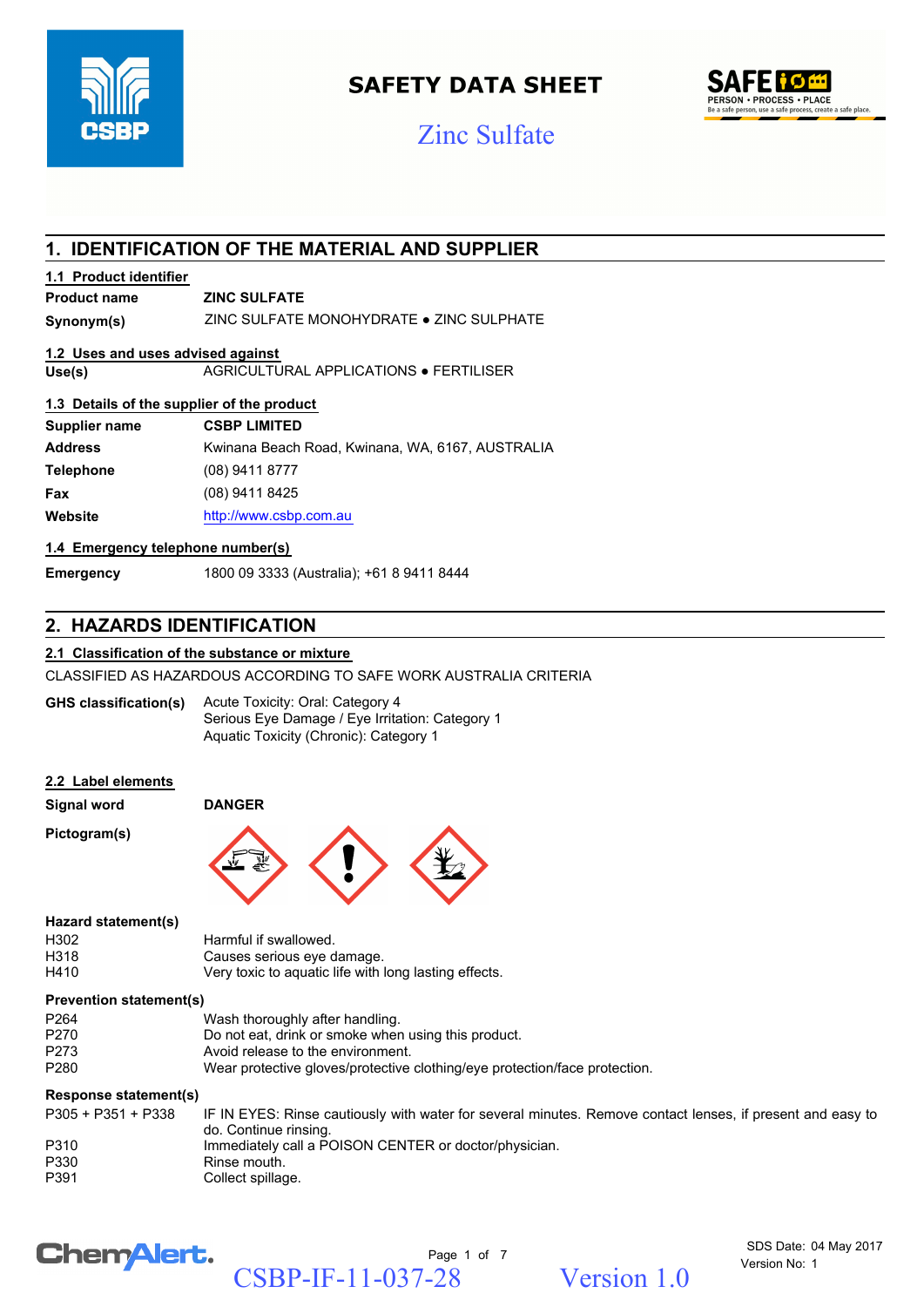#### **Storage statement(s)**

None allocated.

#### **Disposal statement(s)**

P501 Dispose of contents/container in accordance with relevant regulations.

#### **2.3 Other hazards**

No information provided.

# **3. COMPOSITION/ INFORMATION ON INGREDIENTS**

#### **3.1 Substances / Mixtures**

| Ingredient                                               | Number        | Number            | Content |
|----------------------------------------------------------|---------------|-------------------|---------|
| <b>ा</b> । ∨∨∪⊓∨∪<br>ZING<br>SU II<br>PHATF<br>MO<br>`'' | 7446<br>-19-7 | $-096 - 8$<br>61C | >96%    |

# **4. FIRST AID MEASURES**

#### **4.1 Description of first aid measures**

| Eye                         | If in eyes, hold eyelids apart and flush continuously with running water. Continue flushing until advised to<br>stop by a Poisons Information Centre, a doctor, or for at least 15 minutes. |  |  |
|-----------------------------|---------------------------------------------------------------------------------------------------------------------------------------------------------------------------------------------|--|--|
| <b>Inhalation</b>           | If inhaled, remove from contaminated area. Apply artificial respiration if not breathing.                                                                                                   |  |  |
| <b>Skin</b>                 | If skin or hair contact occurs, remove contaminated clothing and flush skin and hair with running water.                                                                                    |  |  |
| Ingestion                   | For advice, contact a Poisons Information Centre on 13 11 26 (Australia Wide) or a doctor (at once). If<br>swallowed, do not induce vomiting.                                               |  |  |
| <b>First aid facilities</b> | Eye wash facilities should be available.                                                                                                                                                    |  |  |

#### **4.2 Most important symptoms and effects, both acute and delayed**

See Section 11 for more detailed information on health effects and symptoms.

#### **4.3 Immediate medical attention and special treatment needed**

Treat symptomatically.

# **5. FIRE FIGHTING MEASURES**

#### **5.1 Extinguishing media**

Use an extinguishing agent suitable for the surrounding fire.

#### **5.2 Special hazards arising from the substance or mixture**

Non flammable. May evolve toxic gases (zinc/ sulphur oxides) when heated to decomposition.

#### **5.3 Advice for firefighters**

Evacuate area and contact emergency services. Toxic gases may be evolved in a fire situation. Remain upwind and notify those downwind of hazard. Wear full protective equipment including Self Contained Breathing Apparatus (SCBA) when combating fire. Use waterfog to cool intact containers and nearby storage areas.

#### **5.4 Hazchem code**

None allocated.

# **6. ACCIDENTAL RELEASE MEASURES**

#### **6.1 Personal precautions, protective equipment and emergency procedures**

Wear Personal Protective Equipment (PPE) as detailed in section 8 of the SDS. Clear area of all unprotected personnel. Contact emergency services where appropriate.

#### **6.2 Environmental precautions**

Prevent product from entering drains and waterways.

#### **6.3 Methods of cleaning up**

Contain spillage, then collect and place in suitable containers for reuse or disposal. Avoid generating dust.

# Chem<sup>Alert.</sup>

Page 2 of 7 CSBP-IF-11-037-28 Version 1.0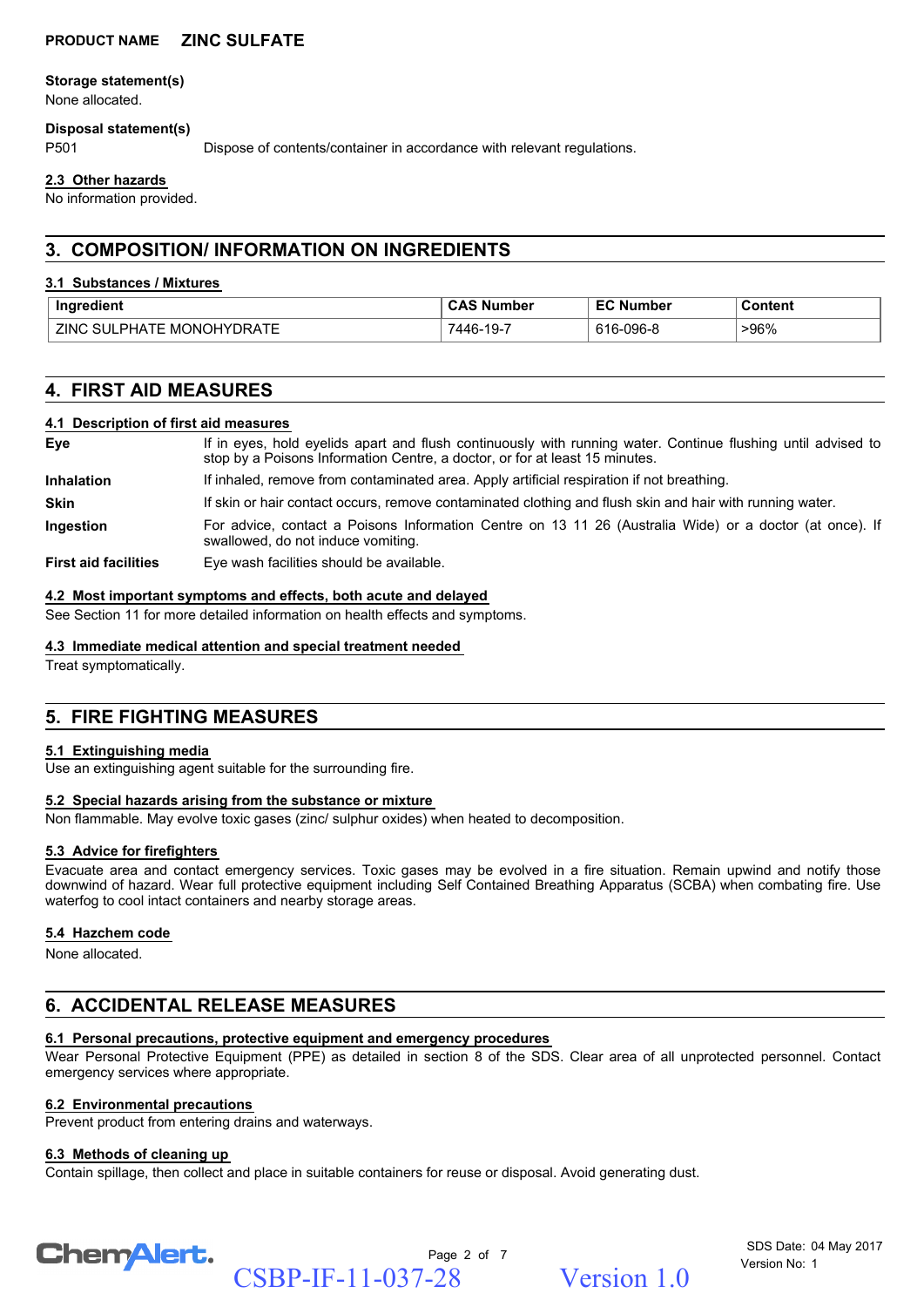#### **6.4 Reference to other sections**

See Sections 8 and 13 for exposure controls and disposal.

### **7. HANDLING AND STORAGE**

#### **7.1 Precautions for safe handling**

Before use carefully read the product label. Use of safe work practices are recommended to avoid eye or skin contact and inhalation. Observe good personal hygiene, including washing hands before eating. Prohibit eating, drinking and smoking in contaminated areas.

#### **7.2 Conditions for safe storage, including any incompatibilities**

Store in a cool, dry, well ventilated area, removed from incompatible substances and foodstuffs. Ensure product is adequately labelled, protected from physical damage and sealed when not in use.

#### **7.3 Specific end use(s)**

No information provided.

# **8. EXPOSURE CONTROLS / PERSONAL PROTECTION**

#### **8.1 Control parameters**

#### **Exposure standards**

No exposure standards have been entered for this product.

#### **Biological limits**

No biological limit values have been entered for this product.

#### **8.2 Exposure controls**

**Engineering controls** Avoid inhalation. Use in well ventilated areas.

#### **PPE**

| Eve / Face         | Wear dust-proof goggles.                                                                                                                                                                                                                  |
|--------------------|-------------------------------------------------------------------------------------------------------------------------------------------------------------------------------------------------------------------------------------------|
| <b>Hands</b>       | Wear PVC or rubber gloves.                                                                                                                                                                                                                |
| <b>Body</b>        | When using large quantities or where heavy contamination is likely, wear coveralls.                                                                                                                                                       |
| <b>Respiratory</b> | Where an inhalation risk exists, wear a Class P1 (Particulate) respirator. At high dust levels, wear a<br>Powered Air Purifying Respirator (PAPR) with Class P3 (Particulate) filter or a Full-face Class P3<br>(Particulate) respirator. |



# **9. PHYSICAL AND CHEMICAL PROPERTIES**

#### **9.1 Information on basic physical and chemical properties**

| Appearance                   | <b>WHITE GRANULES</b> |
|------------------------------|-----------------------|
| Odour                        | <b>ODOURLESS</b>      |
| <b>Flammability</b>          | NON FI AMMABI F       |
| <b>Flash point</b>           | NOT REI EVANT         |
| <b>Boiling point</b>         | NOT AVAILABLE         |
| <b>Melting point</b>         | <b>NOT AVAILABLE</b>  |
| <b>Evaporation rate</b>      | <b>NOT AVAILABLE</b>  |
| рH                           | 4 to 5.2              |
| <b>Vapour density</b>        | NOT AVAILABLE         |
| <b>Specific gravity</b>      | 3.35                  |
| Solubility (water)           | <b>SOLUBLE</b>        |
| Vapour pressure              | <b>NOT AVAILABLE</b>  |
| <b>Upper explosion limit</b> | NOT REI EVANT         |
| <b>Lower explosion limit</b> | <b>NOT RELEVANT</b>   |
| <b>Partition coefficient</b> | NOT AVAILABLE         |

# Chem Alert.

Page 3 of 7 CSBP-IF-11-037-28 Version 1.0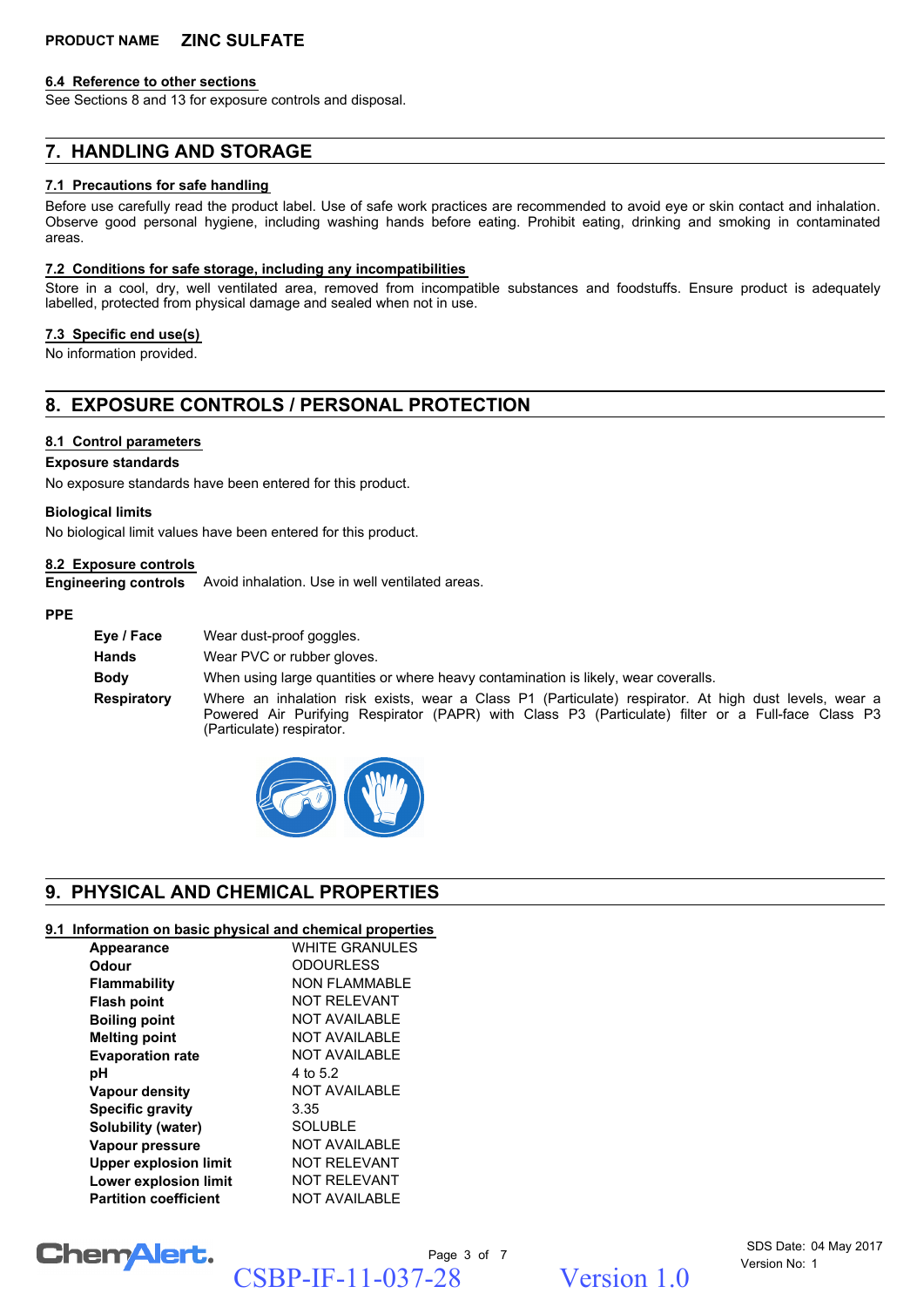#### **9.1 Information on basic physical and chemical properties**

| <b>NOT AVAILABLE</b> |
|----------------------|
| <b>NOT AVAILABLE</b> |
| <b>NOT AVAILABLE</b> |
| <b>NOT AVAILABLE</b> |
| <b>NOT AVAILABLE</b> |
| <b>NOT AVAILABLE</b> |
|                      |

# **10. STABILITY AND REACTIVITY**

## **10.1 Reactivity**

Carefully review all information provided in sections 10.2 to 10.6.

# **10.2 Chemical stability**

Stable under recommended conditions of storage.

# **10.3 Possibility of hazardous reactions**

Polymerization is not expected to occur.

# **10.4 Conditions to avoid**

Avoid heat, sparks, open flames and other ignition sources.

## **10.5 Incompatible materials**

Incompatible with lead, calcium, and strontinum salts, borax, alkali carbonates and hydroxides, silver protein, and tannins.

# **10.6 Hazardous decomposition products**

May evolve toxic gases (zinc/ sulphur oxides) when heated to decomposition.

# **11. TOXICOLOGICAL INFORMATION**

# **11.1 Information on toxicological effects**

**Acute toxicity** Harmful if swallowed.

# **Information available for the ingredient(s):**

| Ingredient                         |                                                                                                                                                          | <b>Oral Toxicity (LD50)</b> | <b>Dermal Toxicity (LD50)</b> | <b>Inhalation Toxicity</b><br>(LC50)  |
|------------------------------------|----------------------------------------------------------------------------------------------------------------------------------------------------------|-----------------------------|-------------------------------|---------------------------------------|
| ZINC SULPHATE MONOHYDRATE          |                                                                                                                                                          | 1891 mg/kg                  | --                            | $\hspace{0.05cm}$ – $\hspace{0.05cm}$ |
| <b>Skin</b>                        | Contact may result in irritation, redness, pain and rash.                                                                                                |                             |                               |                                       |
| Eye                                | Causes serious eye damage. Contact may result in irritation, lacrimation, pain, redness, blurring or dimness<br>of vision and possible permanent damage. |                             |                               |                                       |
| Sensitisation                      | Not classified as causing skin or respiratory sensitisation.                                                                                             |                             |                               |                                       |
| <b>Mutagenicity</b>                | Not classified as a mutagen.                                                                                                                             |                             |                               |                                       |
| Carcinogenicity                    | Not classified as a carcinogen.                                                                                                                          |                             |                               |                                       |
| Reproductive                       | Not classified as a reproductive toxin.                                                                                                                  |                             |                               |                                       |
| STOT - single<br>exposure          | Over exposure may result in irritation of the nose and throat, coughing, dizziness and headache.                                                         |                             |                               |                                       |
| <b>STOT - repeated</b><br>exposure | Not classified as causing organ damage from repeated exposure.                                                                                           |                             |                               |                                       |
| Aspiration                         | Not classified as causing aspiration.                                                                                                                    |                             |                               |                                       |

# **12. ECOLOGICAL INFORMATION**

# **12.1 Toxicity**

Zinc Sulphate is classified as very toxic to aquatic organisms and may cause long-term adverse effects in the aquatic environment.

# **12.2 Persistence and degradability**

No information provided.



Page 4 of 7 CSBP-IF-11-037-28 Version 1.0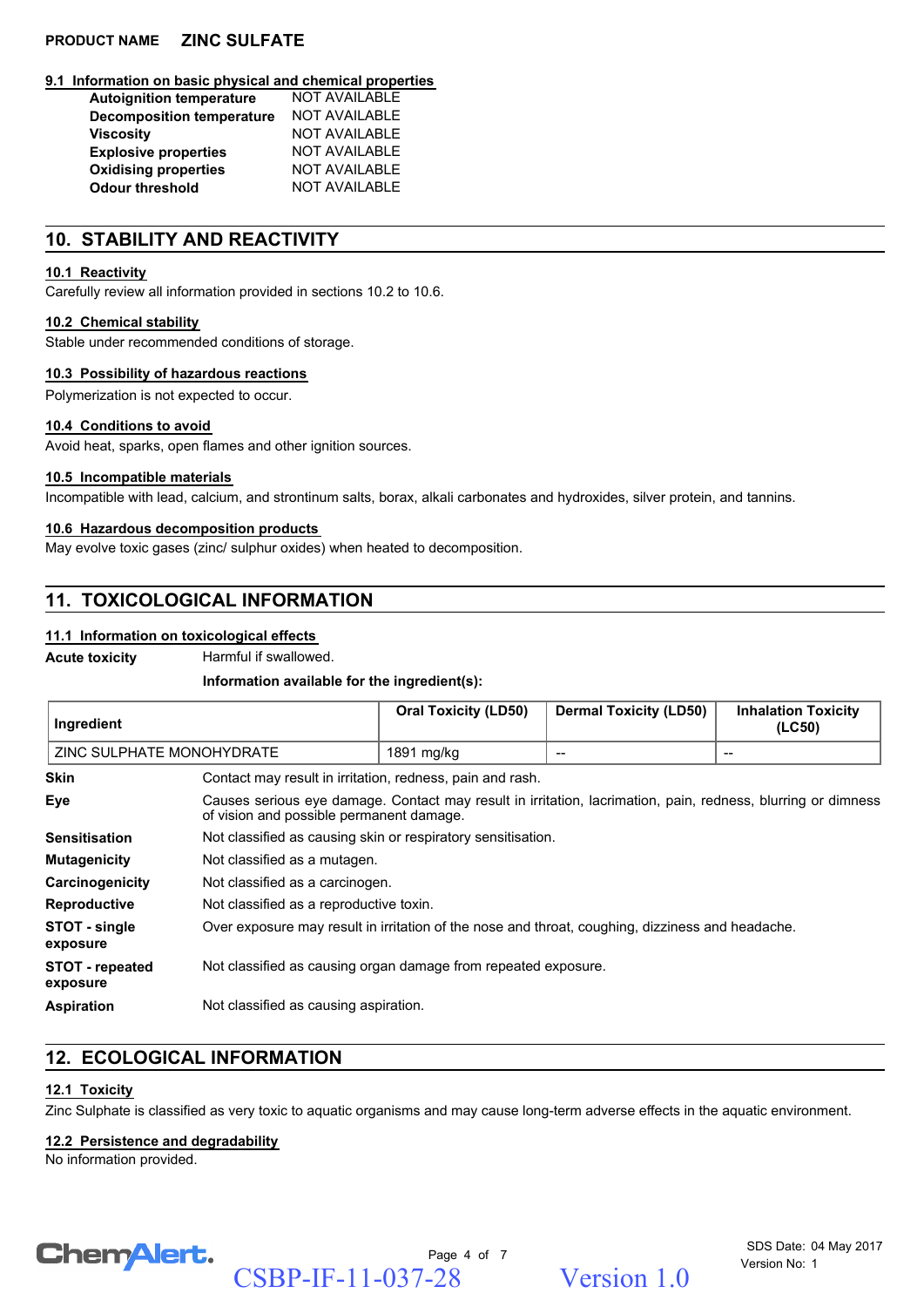#### **12.3 Bioaccumulative potential**

No information provided.

#### **12.4 Mobility in soil**

No information provided.

#### **12.5 Other adverse effects**

No information provided.

# **13. DISPOSAL CONSIDERATIONS**

#### **13.1 Waste treatment methods**

Ensure product is covered with moist soil to prevent dust generation and dispose of to approved Council landfill. Contact the manufacturer/supplier for additional information (if required). **Waste disposal**

Legislation **Dispose of in accordance with relevant local legislation.** 

# **14. TRANSPORT INFORMATION**

#### **CLASSIFIED AS A DANGEROUS GOOD (IN ACCORDANCE WITH IATA AND IMDG ONLY)**

|                                     | <b>LAND TRANSPORT (ADG)</b> | <b>SEA TRANSPORT (IMDG / IMO)</b>                                      | AIR TRANSPORT (IATA / ICAO)                                            |
|-------------------------------------|-----------------------------|------------------------------------------------------------------------|------------------------------------------------------------------------|
| 14.1 UN Number                      | None allocated.             | 3077                                                                   | 3077                                                                   |
| 14.2 Proper<br><b>Shipping Name</b> | None allocated.             | <b>ENVIRONMENTALLY</b><br><b>HAZARDOUS SUBSTANCE,</b><br>SOLID, N.O.S. | <b>ENVIRONMENTALLY</b><br><b>HAZARDOUS SUBSTANCE,</b><br>SOLID, N.O.S. |
| 14.3 Transport<br>hazard class      | None allocated.             | 9                                                                      | 9                                                                      |
| 14.4 Packing Group                  | None allocated.             | Ш                                                                      | Ш                                                                      |

#### **14.5 Environmental hazards**

Marine Pollutant

#### **14.6 Special precautions for user**

**Hazchem code** None allocated. **EMS** F-A, S-F Environmentally Hazardous Substances meeting the descriptions of UN 3077 or UN 3082 are not subject to the Australian Dangerous Goods Code when transported by road or rail in; (a) packagings; (b) IBCs; or (c) any other receptacle not exceeding 500 kg(L). - Australian Special Provisions (SP AU01) - ADG Code 7th Ed. Labels Required: MISCELLANEOUS. **Other information**

# **15. REGULATORY INFORMATION**

|                        |                                  | 15.1 Safety, health and environmental requiations/legislation specific for the substance or mixture                                                             |  |  |
|------------------------|----------------------------------|-----------------------------------------------------------------------------------------------------------------------------------------------------------------|--|--|
| <b>Poison schedule</b> |                                  | Classified as a Schedule 6 (S6) Standard for the Uniform Scheduling of Medicines and Poisons (SUSMP).                                                           |  |  |
| <b>Classifications</b> |                                  | Safework Australia criteria is based on the Globally Harmonised System (GHS) of Classification and<br>Labelling of Chemicals.                                   |  |  |
|                        |                                  | The classifications and phrases listed below are based on the Approved Criteria for Classifying Hazardous<br>Substances [NOHSC: 1008(2004)].                    |  |  |
| <b>Hazard codes</b>    | N<br>Xi<br>Xn                    | Dangerous for the environment<br>Irritant<br>Harmful                                                                                                            |  |  |
| <b>Risk phrases</b>    | R <sub>22</sub><br>R41<br>R50/53 | Harmful if swallowed.<br>Risk of serious damage to eyes.<br>Very toxic to aquatic organisms, may cause long-term adverse effects in the aquatic<br>environment. |  |  |



Page 5 of 7 CSBP-IF-11-037-28 Version 1.0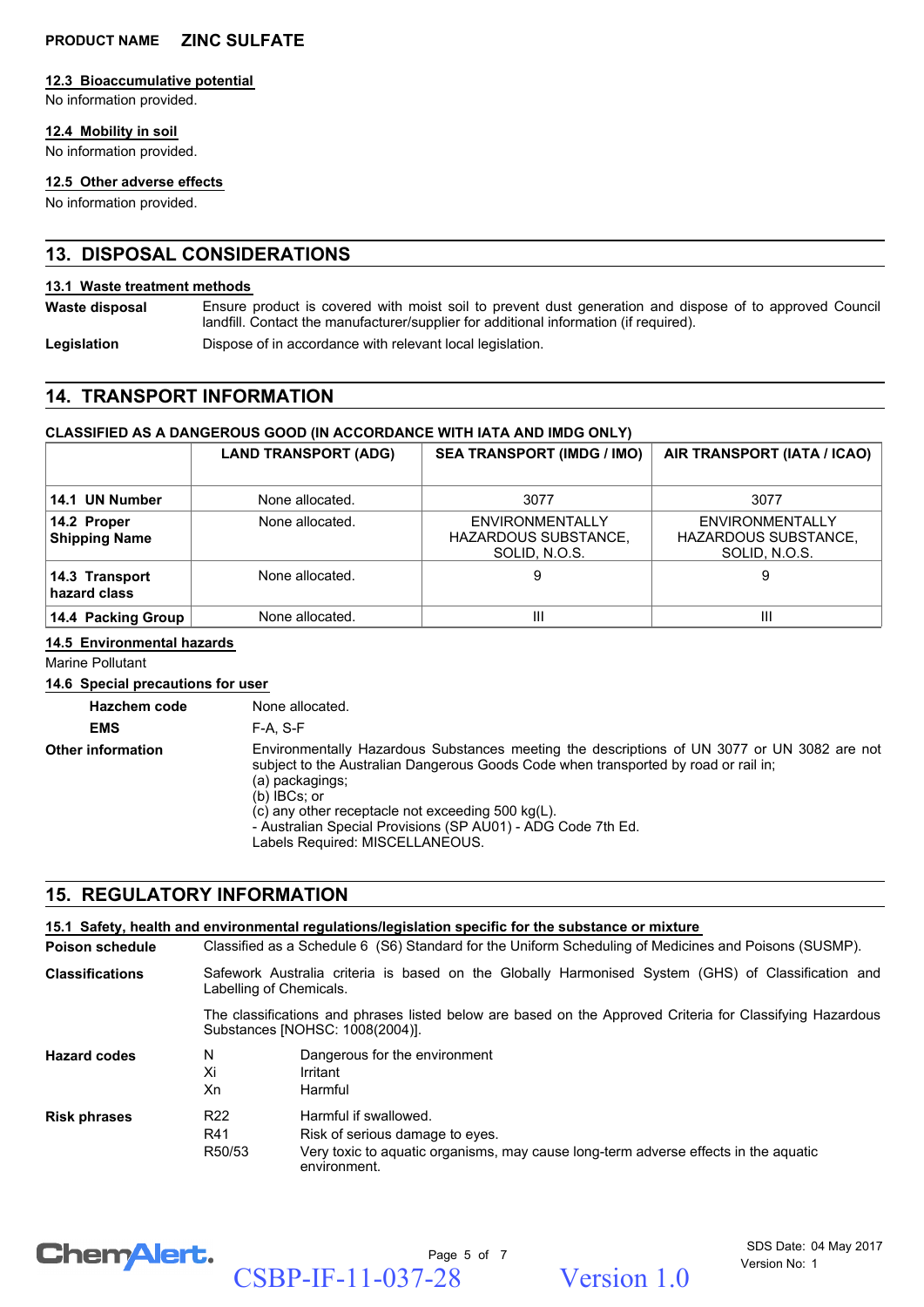| <b>Safety phrases</b> | S <sub>13</sub><br>S <sub>25</sub><br>S <sub>26</sub><br>S36/39<br>S46<br>S61                                             | Keep away from food, drink and animal feeding stuffs.<br>Avoid contact with eyes.<br>In case of contact with eyes, rinse immediately with plenty of water and seek medical advice<br>Wear suitable protective clothing and eye/face protection.<br>If swallowed, contact a doctor or Poisons Information Centre immediately and show<br>container or label.<br>Avoid release to the environment. Refer to special instructions/safety data sheets. |
|-----------------------|---------------------------------------------------------------------------------------------------------------------------|----------------------------------------------------------------------------------------------------------------------------------------------------------------------------------------------------------------------------------------------------------------------------------------------------------------------------------------------------------------------------------------------------------------------------------------------------|
| Inventory listing(s)  | <b>AUSTRALIA: AICS (Australian Inventory of Chemical Substances)</b><br>All components are listed on AICS, or are exempt. |                                                                                                                                                                                                                                                                                                                                                                                                                                                    |

# **16. OTHER INFORMATION**

| <b>Additional information</b> | RESPIRATORS: In general the use of respirators should be limited and engineering controls<br>employed to avoid exposure. If respiratory equipment must be worn ensure correct respirator<br>selection and training is undertaken. Remember that some respirators may be extremely<br>uncomfortable when used for long periods. The use of air powered or air supplied respirators should<br>be considered where prolonged or repeated use is necessary.                                                               |                                                                                                                                                                                                                                                                                                                                                                                                                                                                                                                                                                                                                                                                                                                                                                                                                                                                                                                                                                                |  |  |
|-------------------------------|-----------------------------------------------------------------------------------------------------------------------------------------------------------------------------------------------------------------------------------------------------------------------------------------------------------------------------------------------------------------------------------------------------------------------------------------------------------------------------------------------------------------------|--------------------------------------------------------------------------------------------------------------------------------------------------------------------------------------------------------------------------------------------------------------------------------------------------------------------------------------------------------------------------------------------------------------------------------------------------------------------------------------------------------------------------------------------------------------------------------------------------------------------------------------------------------------------------------------------------------------------------------------------------------------------------------------------------------------------------------------------------------------------------------------------------------------------------------------------------------------------------------|--|--|
|                               | PERSONAL PROTECTIVE EQUIPMENT GUIDELINES:<br>The recommendation for protective equipment contained within this report is provided as a guide<br>only. Factors such as form of product, method of application, working environment, quantity used,<br>product concentration and the availability of engineering controls should be considered before final<br>selection of personal protective equipment is made.                                                                                                      |                                                                                                                                                                                                                                                                                                                                                                                                                                                                                                                                                                                                                                                                                                                                                                                                                                                                                                                                                                                |  |  |
|                               | <b>HEALTH EFFECTS FROM EXPOSURE:</b><br>It should be noted that the effects from exposure to this product will depend on several factors<br>including: form of product; frequency and duration of use; quantity used; effectiveness of control<br>measures; protective equipment used and method of application. Given that it is impractical to<br>prepare a report which would encompass all possible scenarios, it is anticipated that users will<br>assess the risks and apply control methods where appropriate. |                                                                                                                                                                                                                                                                                                                                                                                                                                                                                                                                                                                                                                                                                                                                                                                                                                                                                                                                                                                |  |  |
| <b>Abbreviations</b>          | <b>ACGIH</b><br>CAS#<br><b>CNS</b><br>EC No.<br><b>EMS</b><br><b>GHS</b><br><b>GTEPG</b><br><b>IARC</b><br>LC50<br>LD50<br>mg/m <sup>3</sup><br><b>OEL</b><br>рH<br>ppm<br>STEL<br>STOT-RE<br>STOT-SE<br><b>SUSMP</b><br>SWA<br>TLV                                                                                                                                                                                                                                                                                   | American Conference of Governmental Industrial Hygienists<br>Chemical Abstract Service number - used to uniquely identify chemical compounds<br>Central Nervous System<br>EC No - European Community Number<br>Emergency Schedules (Emergency Procedures for Ships Carrying Dangerous<br>Goods)<br>Globally Harmonized System<br>Group Text Emergency Procedure Guide<br>International Agency for Research on Cancer<br>Lethal Concentration, 50% / Median Lethal Concentration<br>Lethal Dose, 50% / Median Lethal Dose<br>Milligrams per Cubic Metre<br>Occupational Exposure Limit<br>relates to hydrogen ion concentration using a scale of 0 (high acidic) to 14 (highly<br>alkaline).<br>Parts Per Million<br>Short-Term Exposure Limit<br>Specific target organ toxicity (repeated exposure)<br>Specific target organ toxicity (single exposure)<br>Standard for the Uniform Scheduling of Medicines and Poisons<br>Safe Work Australia<br><b>Threshold Limit Value</b> |  |  |

TWA Time Weighted Average